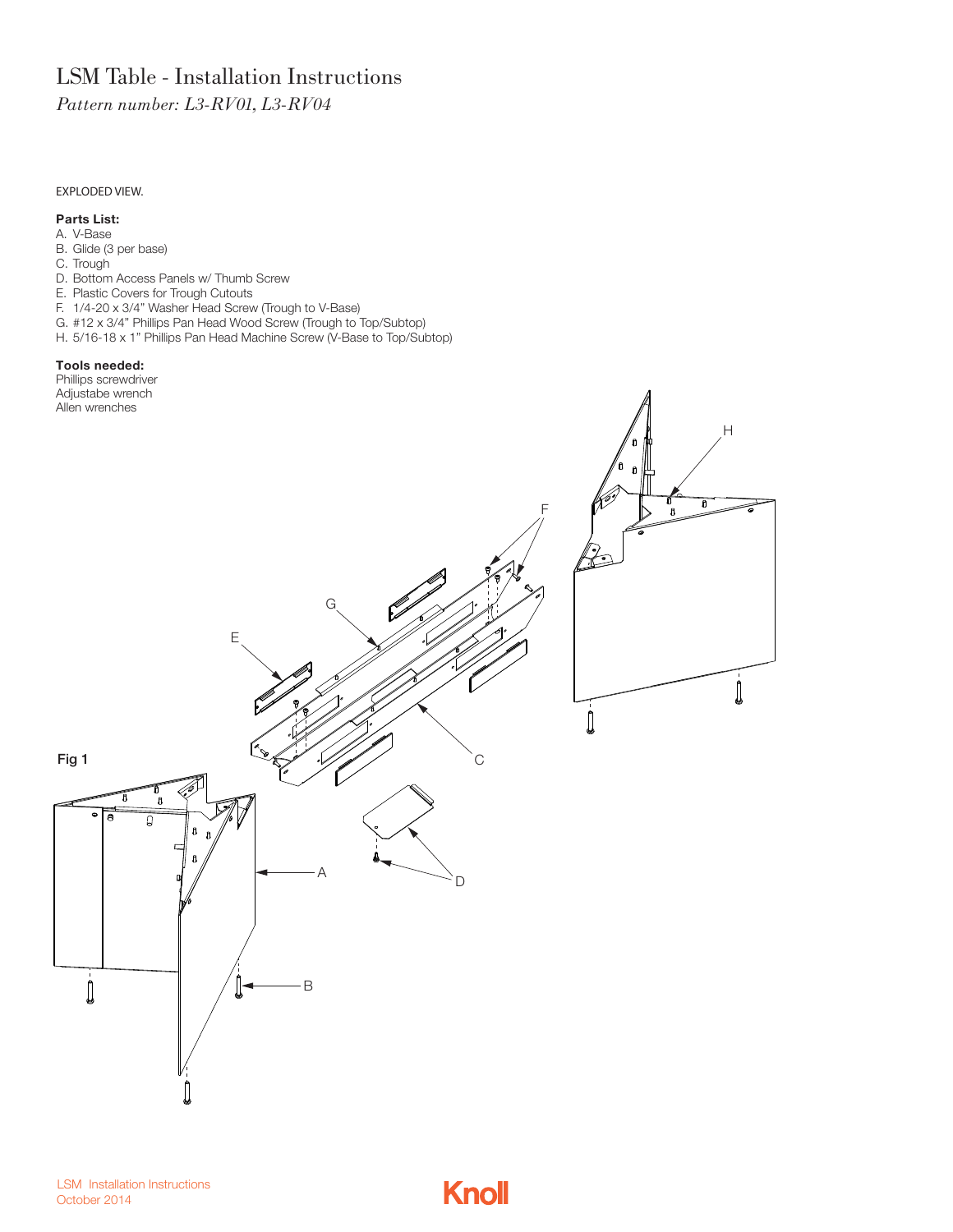HARDWARE





Washer Head Screw F

#12 x 3/4" Phillips Pan Head Wood Screw G



5/16-18 x 1" Phillips Pan Head Machine Screw H

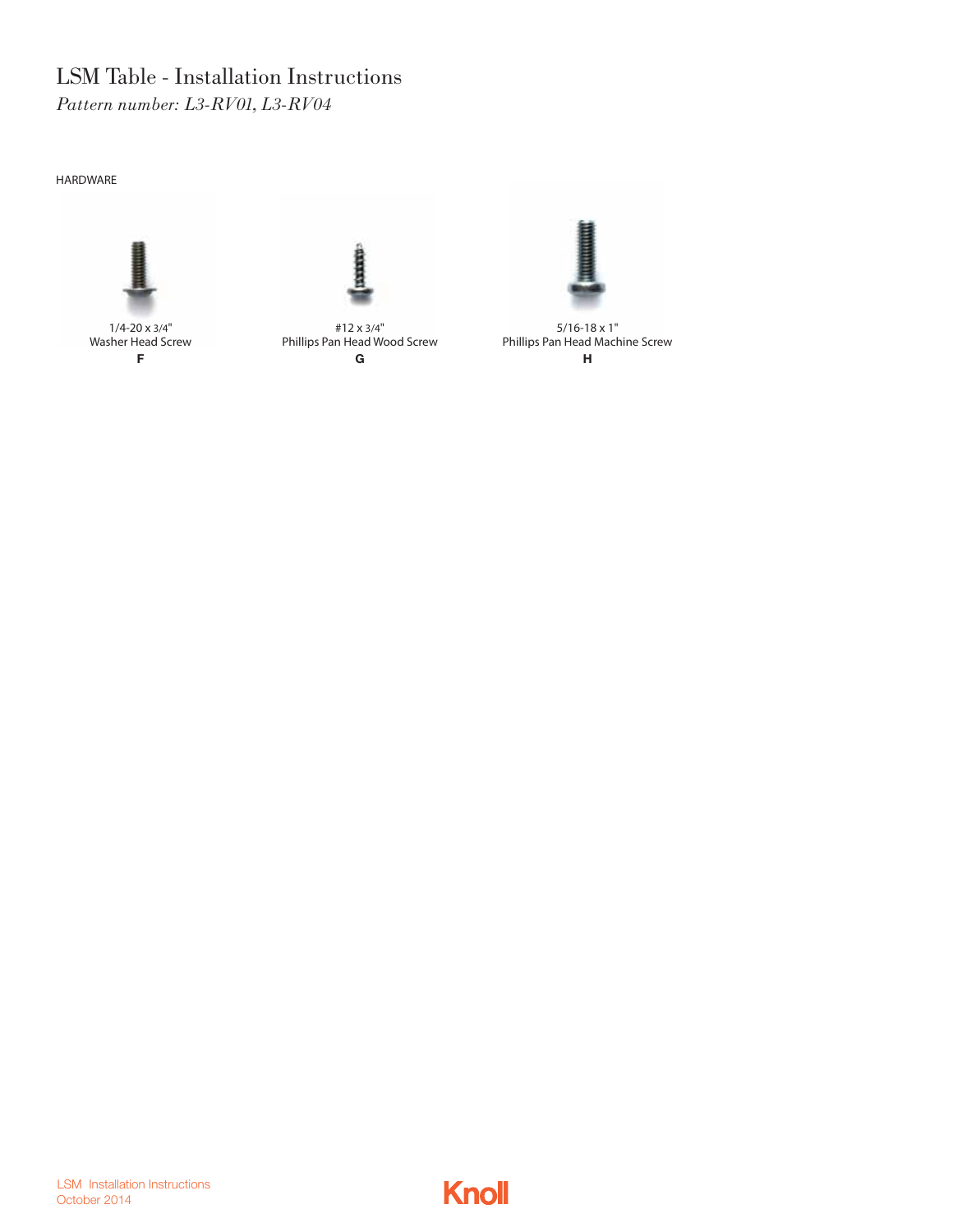STEPS.

1. Remove the V-bases (A) from their boxes. They are fully assembled. Locate the table cross channel (trough). All hardware is included.

Fig 2 Fig 3

2. Adjust the glides (B) of the V-bases so that they are just proud to the base skirts edge



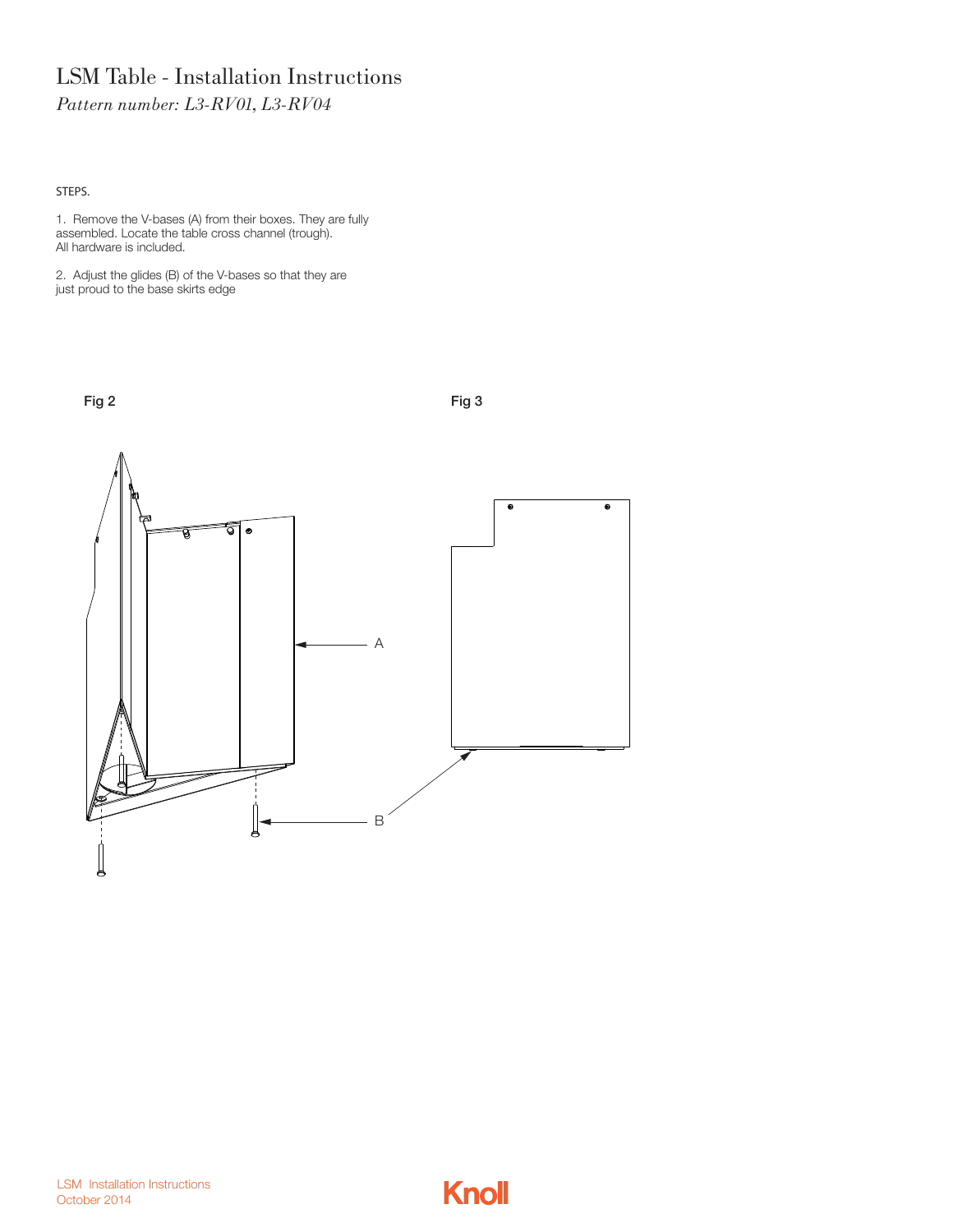STEPS.





### Dimensions (X) Between V-bases

For table: L3-RV01, X = 201/8" For table: L3-RV04,  $X = 201/8"$ 

LSM Installation Instructions October 2014

**Knoll**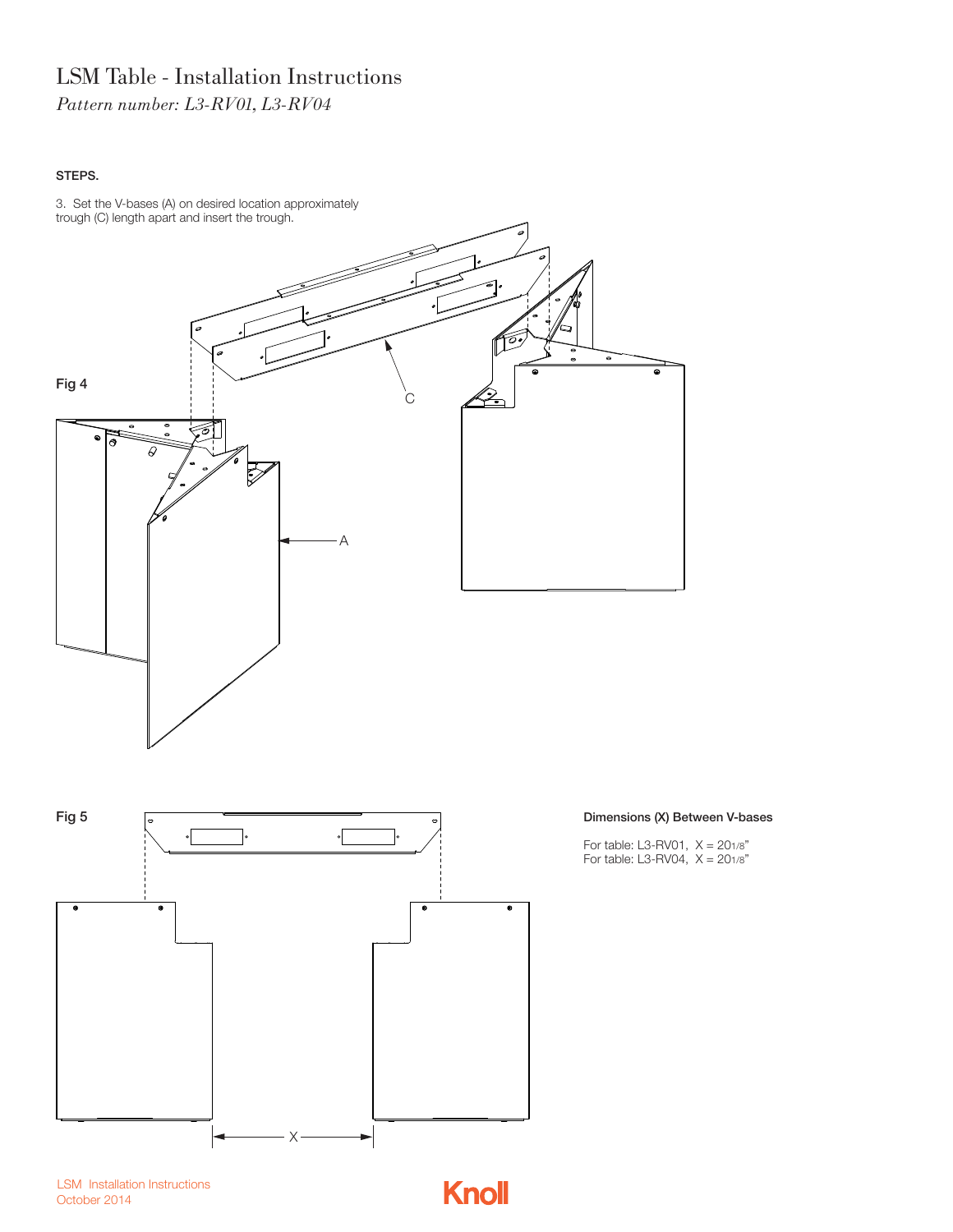### STEPS.

4. Attach the Trough End (C) to the V-Base (A) with 1/4-20 x 3/4" Washer Head Screws (F).

Do not completely tighten these screws. Adjustment for the top attachment is usually needed.



LSM Installation Instructions October 2014

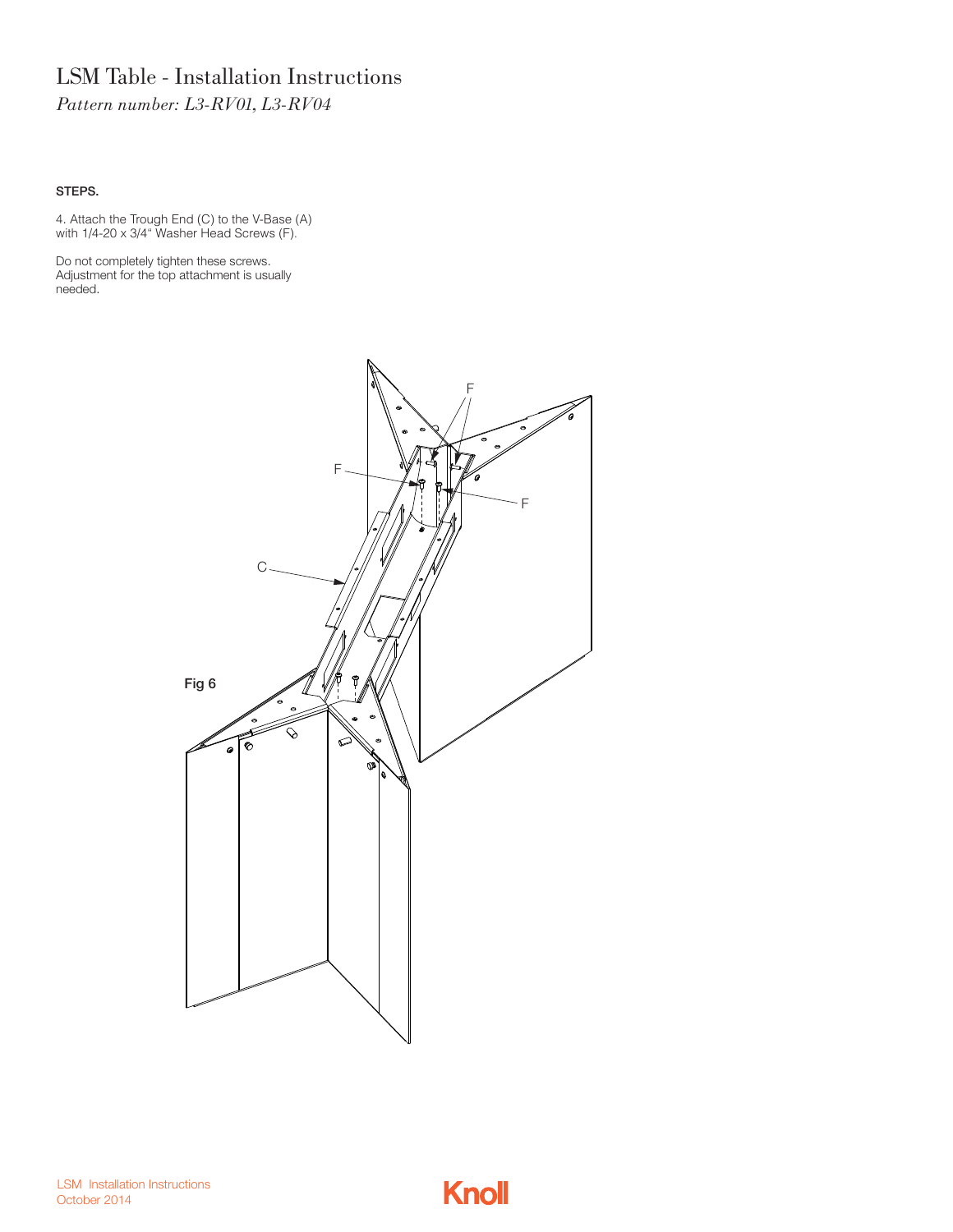

LSM Installation Instructions October 2014

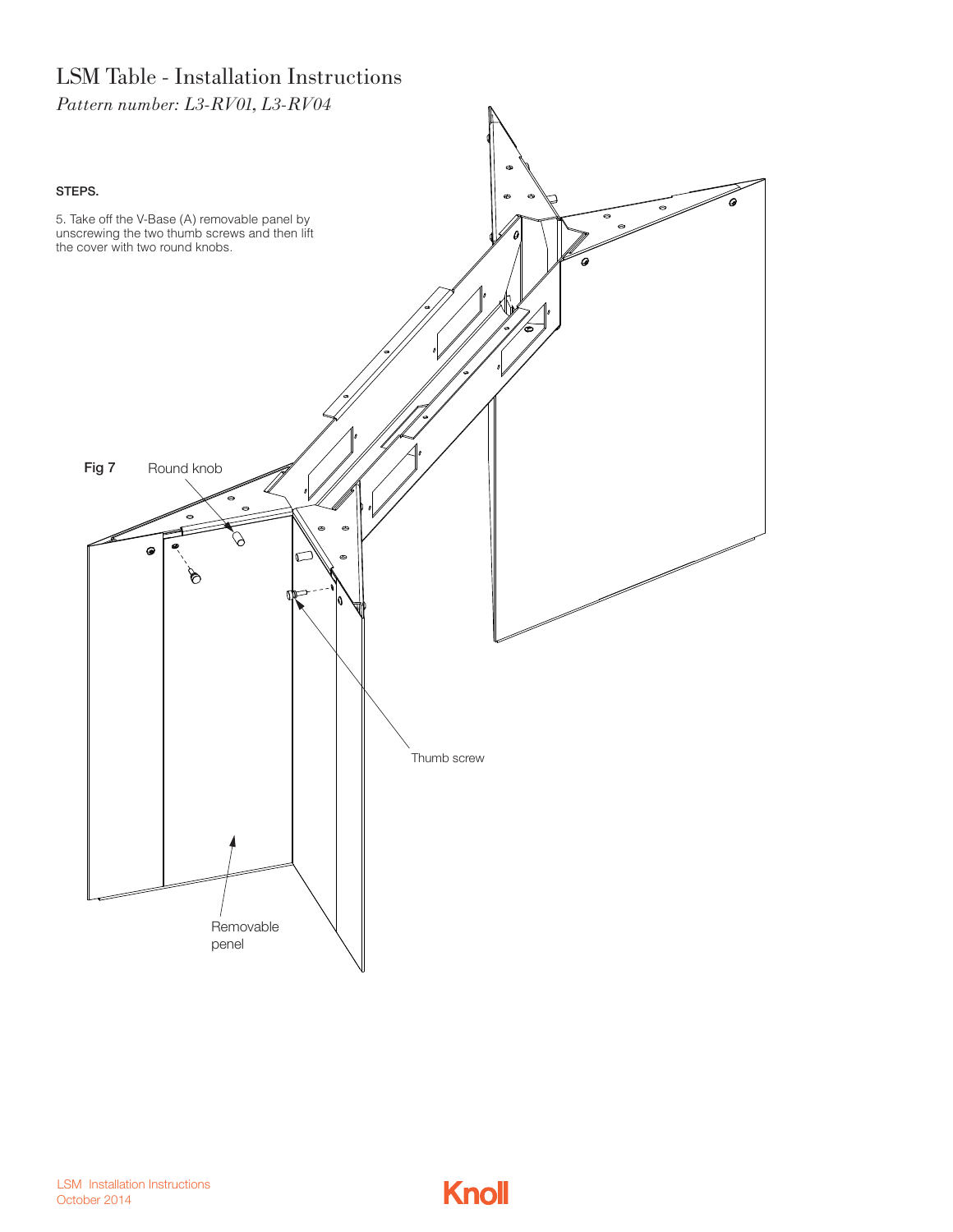### STEPS.

6. Insert the Powerport into the trough if applicable. Fasten with thumb screws.

Run the Powerport cables through the V-Base to the floor monument (power outlet).

Insert Blank Plastic Cover Plates (E) into the trough cutouts where Powerports are not used.



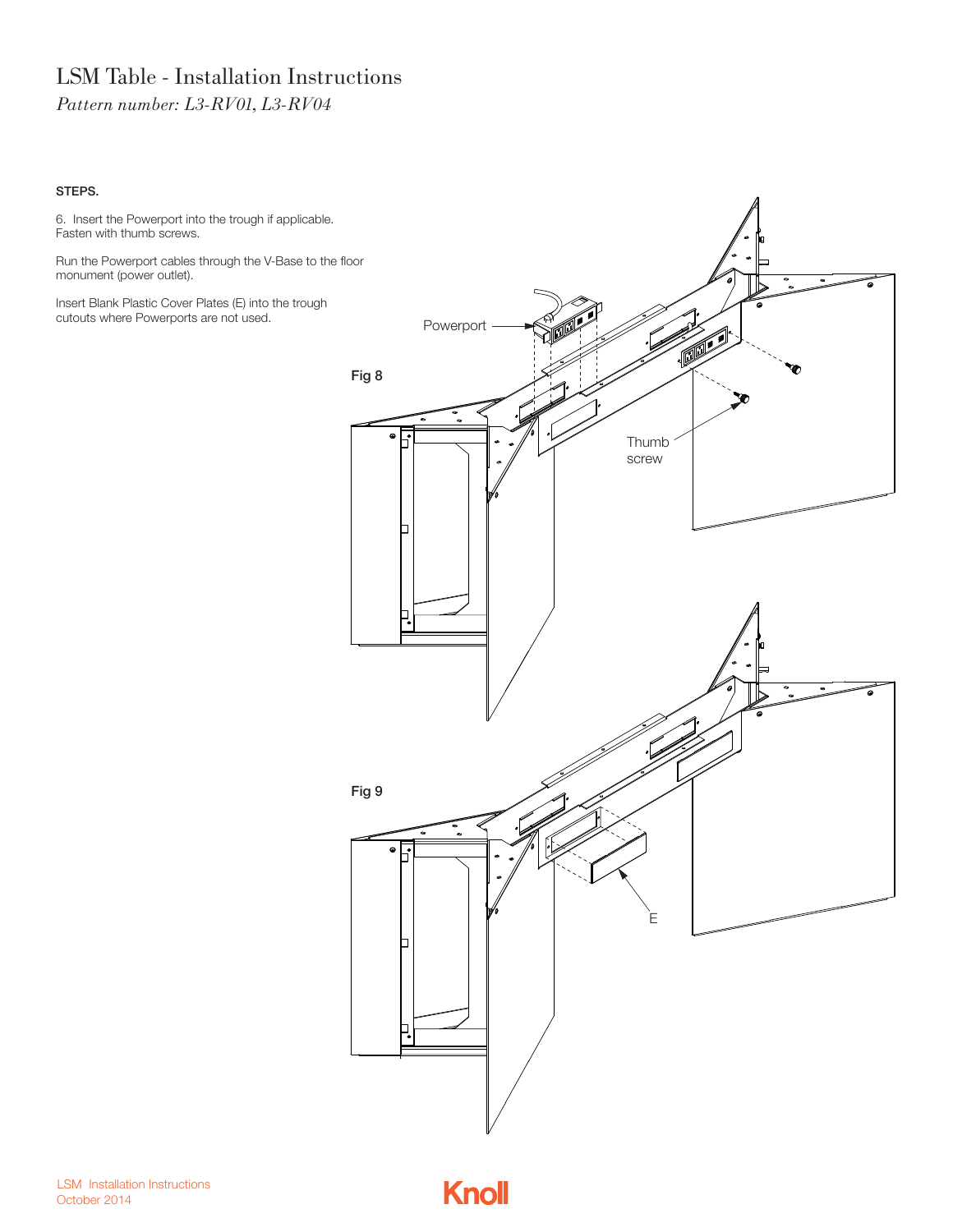#### STEPS.

7. If there is any table top electrical box, use the bottom trough latch (D) and the V-Base Removable Cover Opening for wiring access and installation. Insert and fasten the latch with thumb screws.

8. Adjust the glides (B) that are incorporated into the V-Bases to level the entire assembly so that the top surface is flat and horizontal.so that the top surface is flat and horizontal.



LSM Installation Instructions October 2014